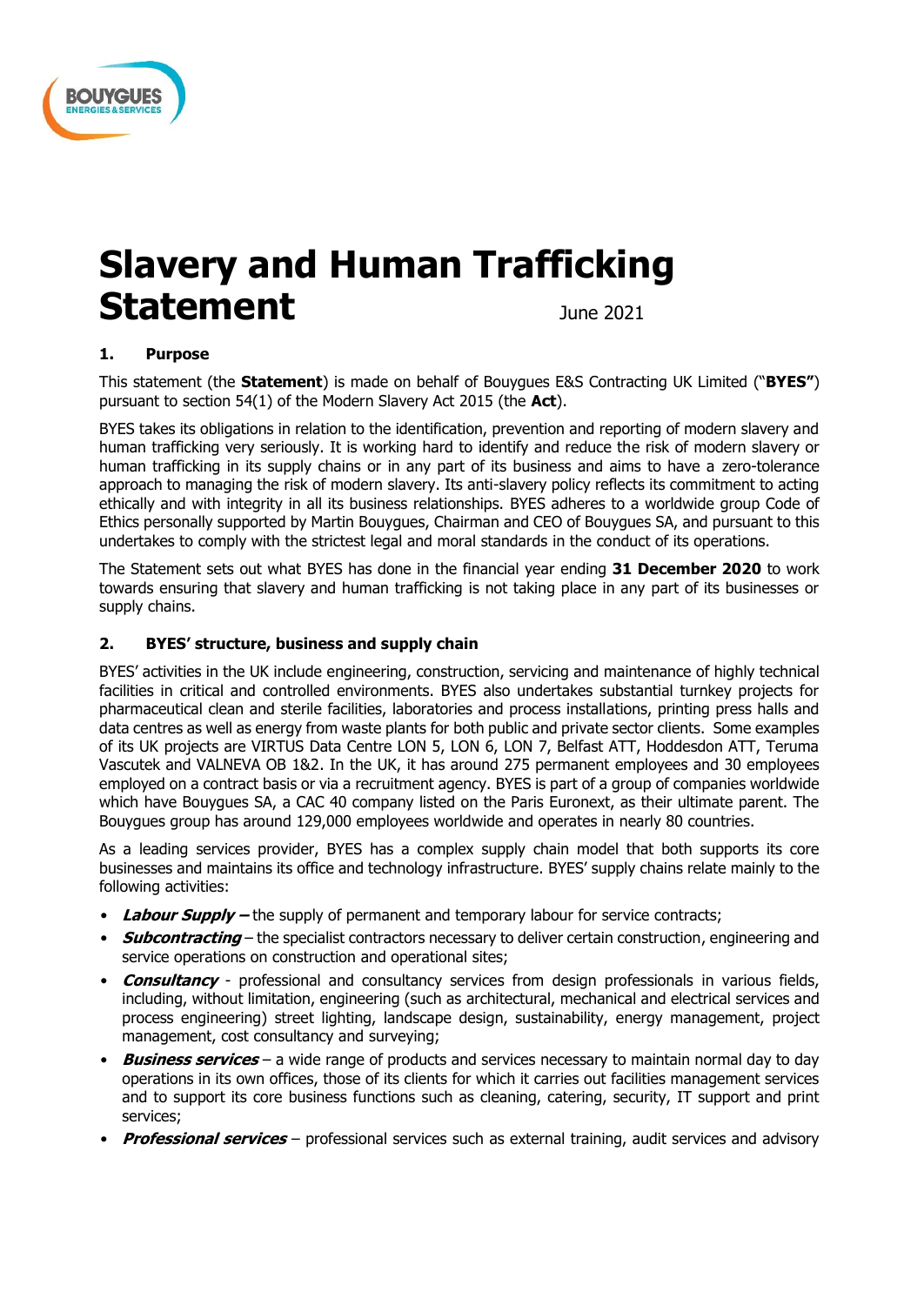

services in areas such as tax, regulation, insurance and law.

- **Real estate** the purchase or leasing of office space to accommodate staff and operate its business;
- **Technology** the systems, software and equipment that are necessary to maintain the technology infrastructure that supports BYES' core business; and
- **Travel** –mobility is essential and BYES works with a service provider which manages its transportation and accommodation bookings.

## **3. Policies in relation to modern slavery and human trafficking**

BYES has a number of policies and procedures which are relevant to preventing instances of modern slavery from occurring in its business or its supply chains, including having a dedicated compliance team to whom breaches of any of the following policies can be notified. In particular, the following policies are directly relevant to the subject matter of this Statement:

- **Code of Ethics** this requires employees to comply with the principles of the United Nations Universal Declarations of Human Rights, the fundamental conventions of the International Labour Organisation, in particular, concerning forced child labour and the principles of the United Nations Global Compact;
- **Responsible and Committed**  this is a charter aiming to ensure that BYES fully respects its clients and collaborators, the environment and all its stakeholders and that through its actions, BYES helps to meet major societal challenges. The aims are supported by 12 commitments which include a pledge of ethical behaviour and a guarantee of respect for fundamental human rights throughout the BYES group's operations.
- **Health & Safety policy** this policy sets out BYES' commitment and approach to ensuring it provides a healthy, safe working environment for its own staff and contractors that work on-site;
- **Harassment & Bullying policy** this policy sets out BYES' approach to preventing the occurrence of discrimination, harassment, bullying or victimisation in the work place;
- **Authority limits and contract signing policy**  this policy sets out BYES' internal control and governance procedures with regard to approving financial transactions and signing contracts with suppliers. The policy ensure that contracts cannot be entered into without an appropriate level of review and authorisation by a suitably senior and qualified member of staff;
- **Whistleblowing policy** BYES has a clear policy encouraging all its employees and supply chain to report any concerns and bad practice they become aware of to the attention of senior management, without fear of repercussions for doing so. This policy also applies to third parties such as consultants, contractors, trainees, casual and agency staff;
- **Responsible Procurement policy** this policy was launched in 2020 and mandates all members of staff who are directly and indirectly involved in the procurement of goods and/or services to source the best products and services at the best overall value via ethical means and recognised standards. It also mandates these employees to make responsible purchases by ensuring that they develop the local economy, reduce environmental impact, manage the financial health of the supply chain, work with the supply chain to ensure proper labour standards in an attempt to eliminate modern slavery practices as well as health, safety and wellbeing of its members.
- **Anti-slavery and Human Trafficking policy** this policy specifically addresses the subject matter of the Act recognising and preventing trafficked, forced, bonded and child labour; and
- **Corporate Social Responsibility Suppliers Charter (the "Charter")**  the Charter is a contractual requirement, setting out the obligations for BYES suppliers to cascade the same obligations to their own suppliers. Suppliers are required to provide safe working conditions, treat workers with dignity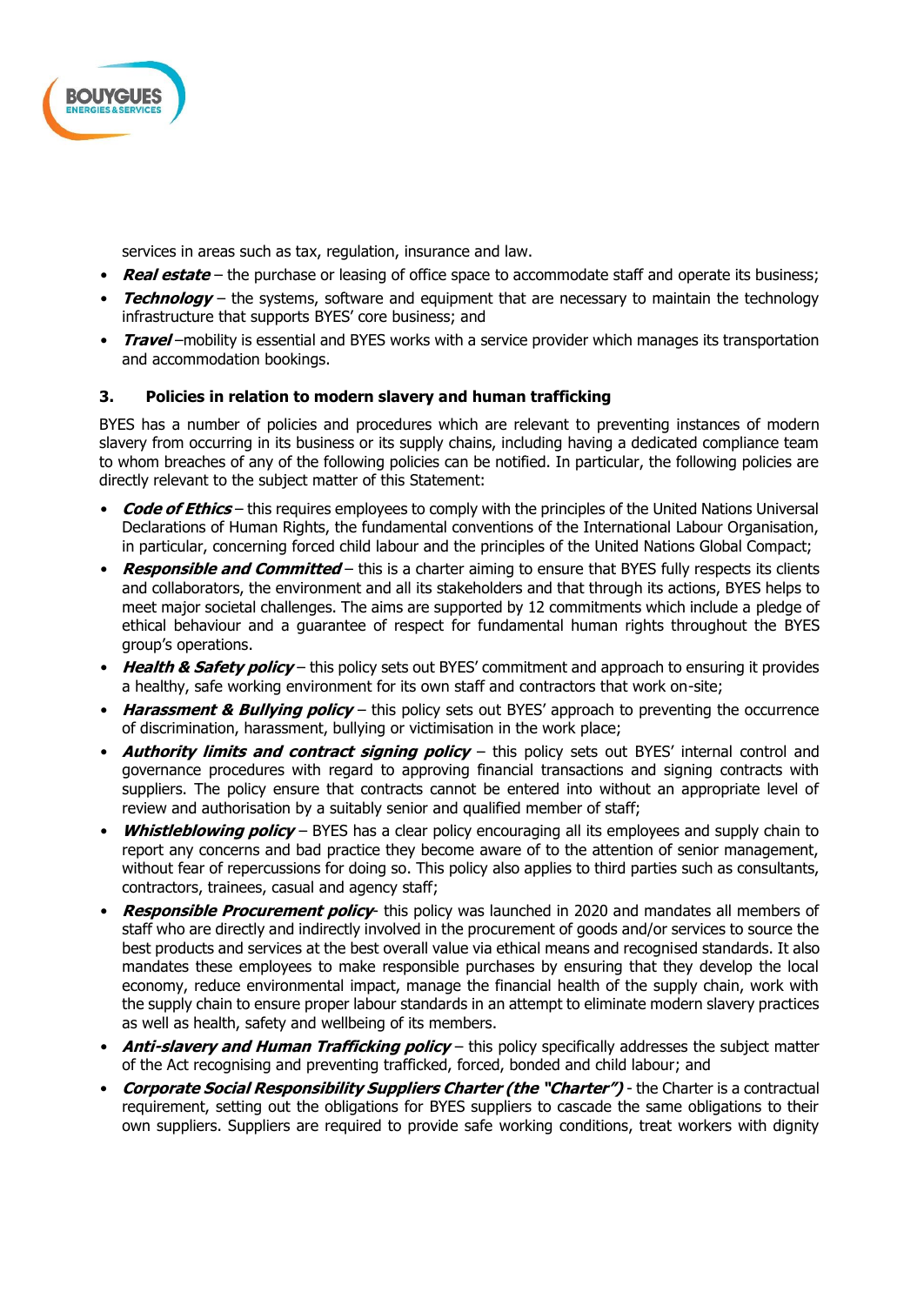

and respect, and act ethically and within the law in their use of labour. They are expressly forbidden from using forced or compulsory labour as well as engaging in child labour. BYES works with suppliers to ensure that they meet the standards of the Charter. Serious violations of the Charter will lead to the termination of the business relationship.

These policies are available on BYES' Internal Management System and/or emailed to its employees.

In October 2020, BYES launched a new 'Speak Up' campaign which introduced an independent partner providing a telephone hotline and an online platform for employees to confidentially and anonymously report incidences of harassment and bullying. This ensures that those at risk and who may not have access to email or other methods of reporting will still be able to report any concerns on a timely basis.

#### **4. Due diligence processes**

BYES and its suppliers are expected to live up to and adhere to the principles set out in the anti-slavery policy and demonstrate progress towards the standards set out in it.

BYES' procurement practices require that all new suppliers are subject to an appropriate level of screening. The scope of the screening BYES performs depends on the nature of the goods or services being procured but can include financial checks, data security assessments, reference checks, obtaining copies of relevant documents, certifications and/or site inspections.

BYES' on boarding platform allows further detailed checks of its supply chain including, but not limited to, assessments regarding Modern Slavery. This may include:

- identifying the modern slavery and human trafficking risks in high or medium risk sectors or territories;
- reviewing aspects of the supply chain based on supply chain mapping;
- conducting supply chain audits or assessments, which include a focus on slavery and human trafficking where high risks are identified;
- taking steps to promote best practice, including providing advice through supply chain events and via third party auditors, as a partner of the Supply Chain Sustainability School. BYES has invited all of its priority suppliers, for free, to become members and to have access to all the online resources and training events proposed by the Supply Chain Sustainability School;
- invoking contractual sanctions against supply chain partners that fail to improve their performance or seriously violate the BYES Charter, including the termination of the business relationship.

During 2020, BYES entered into framework agreements with 6 labour agencies, meaning that recruitment of temporary labour will be focused through these agencies. Pursuant to their contractual obligations, the labour agencies are required to conduct all the applicable 'right to work' checks and ensure that all legislation applicable to the workers are complied with. The labour agencies are also required to comply with BYES' Modern Slavery policy. The framework agreement authorises BYES to conduct audits to ensure among other things, that the labour agencies are conducting all the applicable screenings to ensure that the workers they provide are not victims of modern slavery.

## **5. Risk assessment and management**

Overall responsibility for the BYES' anti-slavery initiatives is held by the board and its directors.

Section 2 above sets out areas of BYES' business activities where there could be a higher risk of slavery or human trafficking taking place.

To further its management of modern slavery risk, in 2020 BYES engaged an external consultant to assist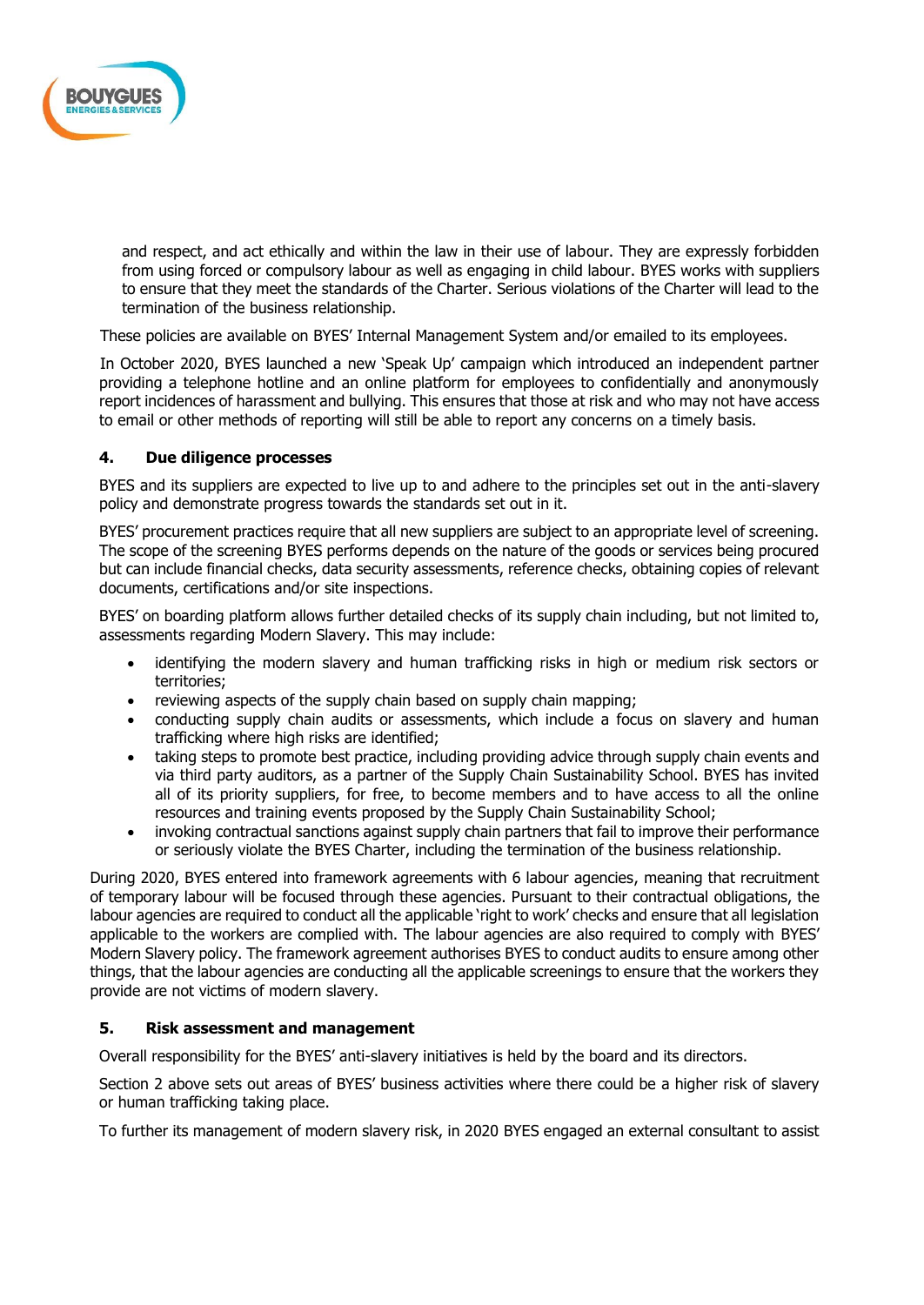

with a full risk assessment and heat mapping of its supply chain. The key modern slavery risks in BYES supply chains were identified. A gap analysis against the existing BYES policies, procedures and activities was conducted enabling BYES to identify the key gaps in its policies, strategies, organisational capability and supply chain processes and engagement. This has now put the business in a better position to be able to detect and address any potential labour exploitation and human trafficking that may exist and enabled BYES to develop a forward- looking strategy prioritising areas of focus in the coming years.

BYES has a central procurement function that assesses and manages the procurement of high value and/or high risk goods and services in accordance with BYES' procurement practices and formal tendering procedures. This function has received specific awareness training on the issue of Modern Slavery to support in this risk assessment and management, particularly of subcontractors. The heat mapping exercise provided further clarity on high risk members of the BYES supply chain and enabled the business to develop and prioritise its future actions.

BYES also employs a team of lawyers to ensure compliance with its legal and ethical obligations. In addition, BYES is part of a Modern Slavery Working Group with senior members of key business operations, across the Group's entities in the UK, tasked with identification of areas of improvement of current methods of tackling modern slavery, assisting in the risk management of the BYES supply chain and in the implementation of strategies and reporting.

BYES provides its employees with access to an employee assistance programme (provided by an independent third party company) that can be used by its employees for free and confidential advice in relation to workplace concerns or issues. It also has in place appropriate processes for reporting concerns with the business, including a whistleblowing policy. BYES has reminded all staff to be vigilant in its workplaces in respect of potential labour exploitation and to report anything giving rise to a suspicion in this area.

BYES includes model clauses on the Act in all of its contracts with suppliers, subcontractors and consultants requiring compliance with the Act and with BYES' Modern Slavery policy, requiring suitable due diligence of the continuing supply chain and the corresponding contractual terms and permitting termination of the supplier/subcontractor/consultant for breach. It continues to ask its supply chain to voluntarily comply with its clauses on the Act for contracts which have already been signed.

BYES also requires its supply chain to comply with the terms of the BYES Corporate Social Responsibility Suppliers Charter. By adopting this Charter, its supply chain undertakes to act in accordance with and implement all the principles it contains (including modern slavery) and to ensure that its own suppliers do likewise.

## **6. Evaluating BYES' effectiveness**

BYES recognises that some areas of BYES in the UK are exposed to parts of the industry that could be considered high risk and is committed to undertaking further developed due diligence of its supply chain over the coming year. The business remains committed to developing its policies and processes to ensure that any occasion of modern slavery or human trafficking is identified and resolved in the best interests of the victim.

Any potential concerns about incidents of Modern Slavery on BYES sites have been investigated internally and, where appropriate, reported to the Modern Slavery Helpline, the Gangmasters and Labour Abuse Authority and/or local police. Appropriate risk assessments have then been undertaken specific to the relevant concern. To the best of BYES knowledge, no cases have been confirmed by the authorities.